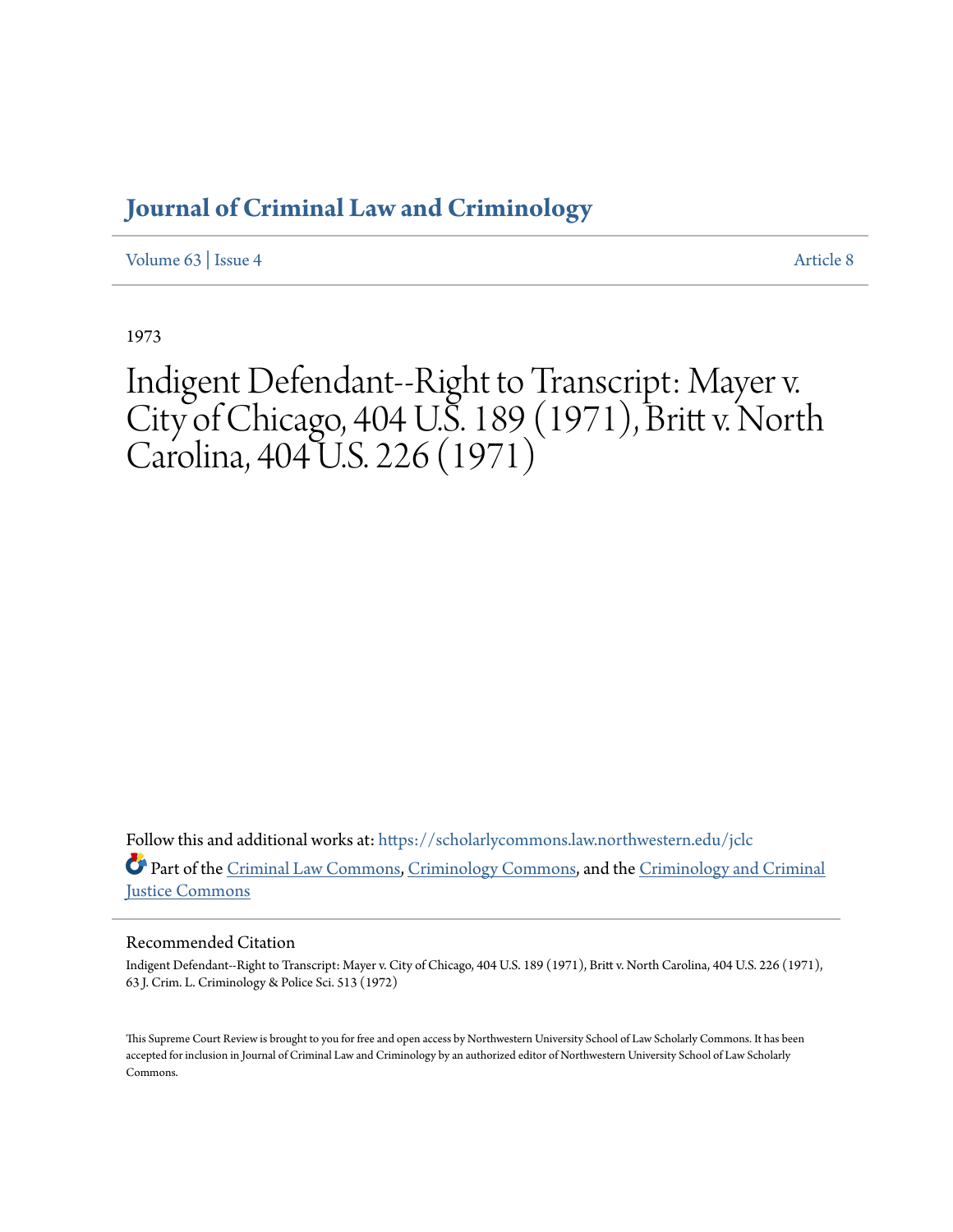proof beyond a reasonable doubt. *Lego* is thus significant for what it did not do.<sup>44</sup>

The adoption of the lower standard of proof for admissibility of constitutionally challenged evidence would be satisfactory if the fifth amendment were applicable to all accuseds collectively, rather

"Perhaps the typical case where the standard would make a difference is the so-called "swearing contest" case, in which, for example, the defendant testifies the police beat him and the police deny it. A number of the lower court cases deciding the issue presented in *Lego* were precisely that kind of case, indicating that the *Lego* question is not purely academic. *See,* e.g., People v. Harper, **36 Ill. 2d 398, 223 N.E.2d** 841 **(1967);** State v. Davis, **73** Wash. **2d 271,288,438 P.2d 185,193 (1968).** than to defendants as individuals. Under such circumstances, allowing a confession to be used if proven voluntary **by** a preponderance of the evidence, would constitute a broad rule in conformity with the fifth amendment prohibition against selfincrimination, although some involuntary confessions might slip through. But the dissent in *Lego* is compelling because involuntary confessions will slip through under the lower standard of proof. To make the fifth amendment a reality for every individual defendant, the Court should reject *Lego* and adopt the higher standard of proof for admissibility of constitutionally challenged evidence

## INDIGENT DEFENDANT-RIGHT TO TRANSCRIPT

## Mayer v. City of Chicago, 404 **U.S. 189 (1971)** Britt v. North Carolina, 404 **U.S. 226 (1971)**

In *Mayer v. City of Chicago*<sup>1</sup> and *Britt v. North Carolina'* the Supreme Court undertook to clarify the standard to be applied in granting free transcripts to indigent defendants. The Court disapproved the state court denial of a transcript in *Mayer,* whereas it upheld a transcript denial in *Britt.*

*In Mayer,* appellant was convicted in state court of the non-felony offenses of disorderly conduct and interference with a police officer, and was fined \$250 for each offense.<sup>3</sup> The trial court denied his petition for a free transcript to support an appeal,<sup>4</sup> pointing out that Illinois Supreme Court Rule 607(b) authorized such requests only in felony cases.5 The state supreme court denied a similar petition.6 Mayer appealed directly to the United States Supreme Court, challenging the constitutionality of the limitation of the rule to felony

1404 U.S. 189 (1971).

2 404 U.S. 226 (1971).

**3** Defendant Mayer was convicted by a jury in the Circuit Court of Cook County for violations of City of Chicago ordinances which carried maximum penalties of \$500 each.

4 Petitioner appealed on the grounds of insufficient

evidence for conviction and prosecutorial misconduct.<br><sup>5</sup> ILL. REV. STAT. ch. 110A, §607(b) (1969). The rule was promulgated under legislative authority to amend code provisions governing criminal appeals, ILL. REv. **STAT.** ch. 110A, §121-1. A 1971 amendment further restricted the availability of a free transcript to indigents convicted of an offense punishable by imprisonment for more than six months. 1971 ILL. LEG. SERVICE No. *5* 1703.

**<sup>6</sup>**Unreported order, *noted in Mayer,* 404 **U.S.** at **193.**

cases.<sup>7</sup> The Supreme Court vacated the order, remanding with directions to the state supreme court where an appeal was already docketed.<sup>8</sup>

In an opinion written by Justice Brennan, the Court held the felony limitation an "unreasoned distinction" violative of the due process and equal protection requirements of the fourteenth amendment.9 The Court indicated that criminal procedures are also discriminatory when access is denied in cases where the indigent is fined rather than sentenced to a prison term.<sup>10</sup> In dictum the Court cautioned that its holding did not mean an appellant is automatically entitled to a complete transcript.<sup>11</sup>

In *Britt,* the Court, per Justice Marshall, ruled more authoritatively that indigent defendants are not always entitled to free transcripts. When Britt's three day murder trial ended in a deadlocked jury, he filed a motion for a free transcript. The trial court denied the motion, and defendant was subsequently retried, convicted and sentenced

**9** 404 U.S. at 196.

*10 Id.* at **197.**

*1Id.* at 198. Chief Justice Burger concurred in a separate opinion, for the reason that essential facts were in dispute and the appeal did not center on limited aspects of the case. He emphasized that in most cases alternatives short of a complete transcript will suffice.  $Id$ . at 199-201. Justice Blackmun also concurred, pointing out that **on** remand the state should reconsider appellant's status as an indigent since he was a third year medical student at the time of trial. *Id.* at 201.

**<sup>7</sup>**401 U.S. 906 (1971). **<sup>8</sup>**Id.'at **199.**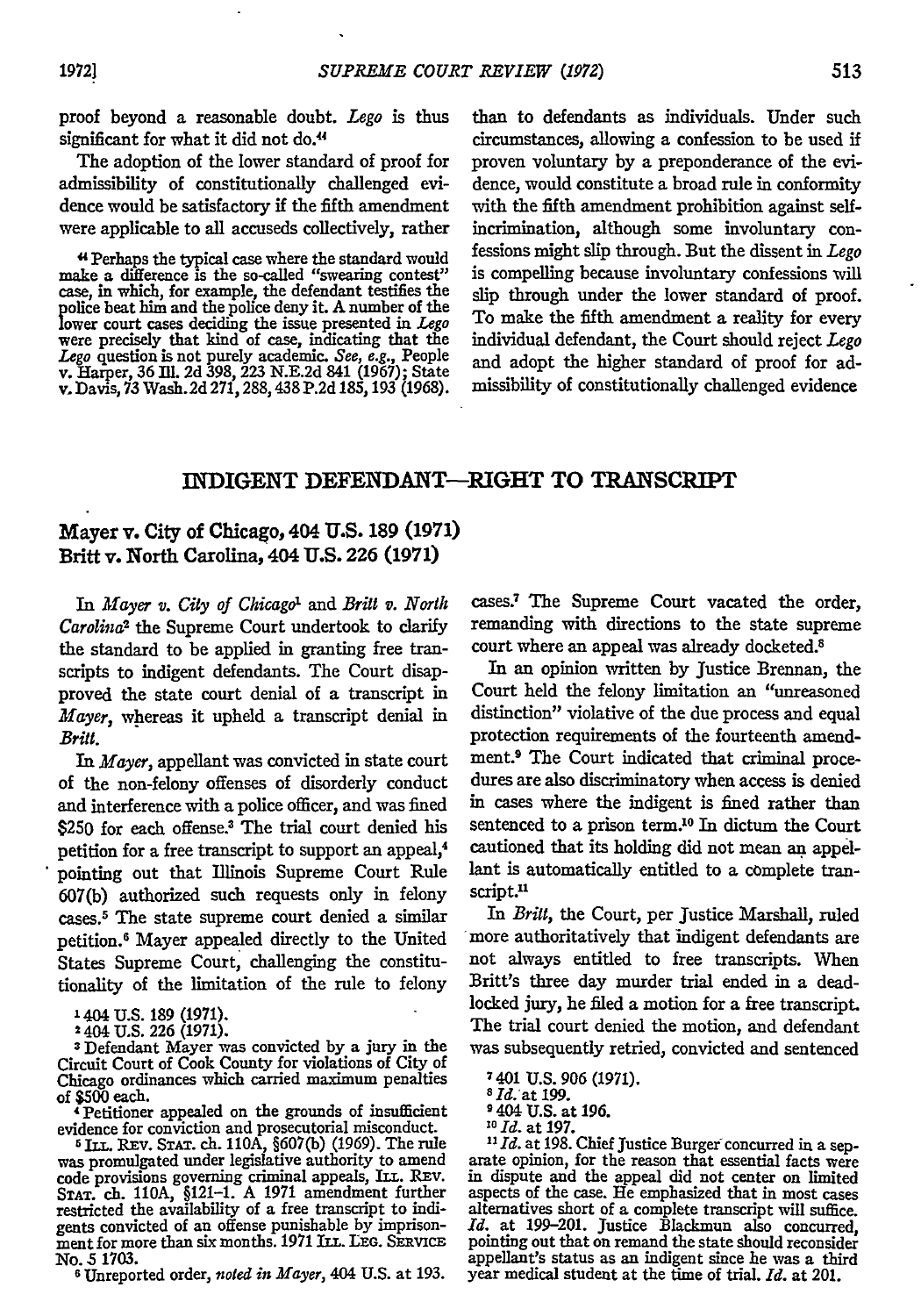to 30 years imprisonment. The North Carolina court of appeals affirmed the conviction and upheld the lower court's refusal to order a free transcript, stating the record did not reveal a sufficient need.<sup>12</sup> The state supreme court declined review.<sup>13</sup> The United States Supreme Court granted certiorari to determine whether the rule requiring transcripts for indigents was applicable. <sup>14</sup>

The Supreme Court held that the free transcript rule, as set out in *Griffin v. Illinois, <sup>5</sup>*applies to a request in preparation for retrial, but that in the narrow facts of *Britt* the rule had not been violated.<sup>16</sup> Justice Marshall indicated that two factors are relevant to a determination of an indigent's need for a free transcript: (1) its value to the defendant in presenting an effective defense, and (2) the availability of alternatives that would adequately satisfy the defendant's need.<sup>17</sup> According to Marshall the state court decision rested on the second factor, the fact that an "informal alternative" to a transcript was available. He cited two substitutes indicated by the lower court:  $(1)$  the memory of appellant together with that of his attorney, since the same judge, counsel and court reporter participated in proceedings one month after the mistrial; and (2) the availability of the court reporter to read to the jury testimony from the first trial should inconsistent testimony be offered.<sup>18</sup> It is noteworthy that the nine Justices were not in disagreement over articulating the *Griffin* rule and holding it applicable to the mistrial context. However, Justice Douglas, in an opinion joined by Justice Brennan, dissented, taking issue with the majority's reading of the appellate court holding.19

Supreme Court attention to providing indigent defendants access to state appellate courts dates

**16404** U.S. at 227.

**17Id.**

*3" Id.* at 228-29. Justice Blackmun concurred in the result, but felt certiorari was improvidently granted. *Id.* at 230.<br><sup>19</sup> *Id.* Justice Douglas interpreted the state court as

basing its decision on: (1) the failure of appellant to make a particularized showing of need, (2) the repre-sentation by the same attorney at both trials, and (3) the availability of the court reporter to prove suspected inconsistencies in prosecution evidence. He considered none of these grounds consistent with the equal protecton inquiry demanded **by** the fourteenth amendment and urged reversal.

from its opinion in *Griffin v. Illinois2o* in 1956. Petitioners there had requested a free trial transcript on grounds of their indigency in order to support an appeal from a robbery conviction. The request was denied because Illinois required all criminal defendants, except those sentenced to death, to purchase their own transcripts.<sup>21</sup> A sharply divided Court held that the state's failure to provide a means for indigent defendants to bring error to the attention of the Illinois supreme court violated the equal protection and due process clauses of the fourteenth amendment.

*Griffin* differed from prior cases testing state statutes against the equal protection requirement<sup>23</sup> in that the Illinois statute was not discriminatory, did not make arbitrary classifications, and was not a source for discriminatory administration. The only constitutional inadequacy of -the Illinois statute was that it did not go far enough in providing procedures for appellate review. By identifying this failure to provide access to review as a fourteenth amendment violation, the Court initiated a use of the equal protection clause which enabled application of the fourteenth amendment to requests for transcripts at other stages of criminal procedure, $24$  for payment of court fees, $25$  and for

<sup>21</sup> ILL. REV. STAT. ch. 38, §769(a) (1955) (capital cases). The state conceded that purchasing a transcript was the only practical means of complying with record requirements. 351 U.S. at 14 n.4. Also excepted were cases arising under the Illinois Post Conviction Hearing Act, which comprised cases involving issues of constitu-

tional rights. ILL. Rv. **STAT.** ch. **37, §163(f) (1955).** "351 **U.S.** at **17.** Justice Black announced the judge-ment of the Court in an opinion joined **by** Justice Douglas, Justice Clark, and Chief Justice Warren. Justice Frankfurter concurred in a separate opinion. *Id.* at 24. It has been stated that he agreed only with the equal protection violation. Note, 70 Hamv. L. REv. 126 (1957). However he did not directly express such a limitation. His additional points were that a state may provide checks to guard against waste by frivolus appeals and that the majority rule should not apply to past convictions. Justices Burton and Minton dissented in an opinion joined by Justices Reed and Harlan. 351 U.S. at 28. Justice Harlan also added a separate opinion. *Id.* at **33.** The dissenters insisted that the constitution does not compel states to make all defendants equal: "[Slome can afford better lawyers and better investigations of their cases. Some can afford bail, some cannot. Why fix bail at any reasonable sum if a poor man can't make it." *Id.* at 28-29.

*"See, e.g.,* Snowden v. Hughes, 321 U.S. 1, **8** (1944) (administration of laws must be willfully discriminatory in order to amount to a denial of equal protection). *<sup>2</sup>See, e.g.,* United States v. Amabile, 395 F.2d 47

(7th Cir. 1968) (federal defendants' absolute right to grand jury minutes); United States *ex rd.* Wilson v. McMann, 408 F.2d 896 (2d Cir. 1969) (mistrial tran-

**<sup>2</sup>**State v. Britt, 8 N.C. App. **262,** 174 S.E.2d **69 (1970).**

**<sup>&</sup>quot;3** Unpublished order, *noted in Brilt,* 404 U.S. at **227.**

<sup>14 401</sup> U.S. **973** (1971). **<sup>16351</sup>**U.S. 12 **(1956).**

<sup>20</sup> **351** U.S. 12 (1956).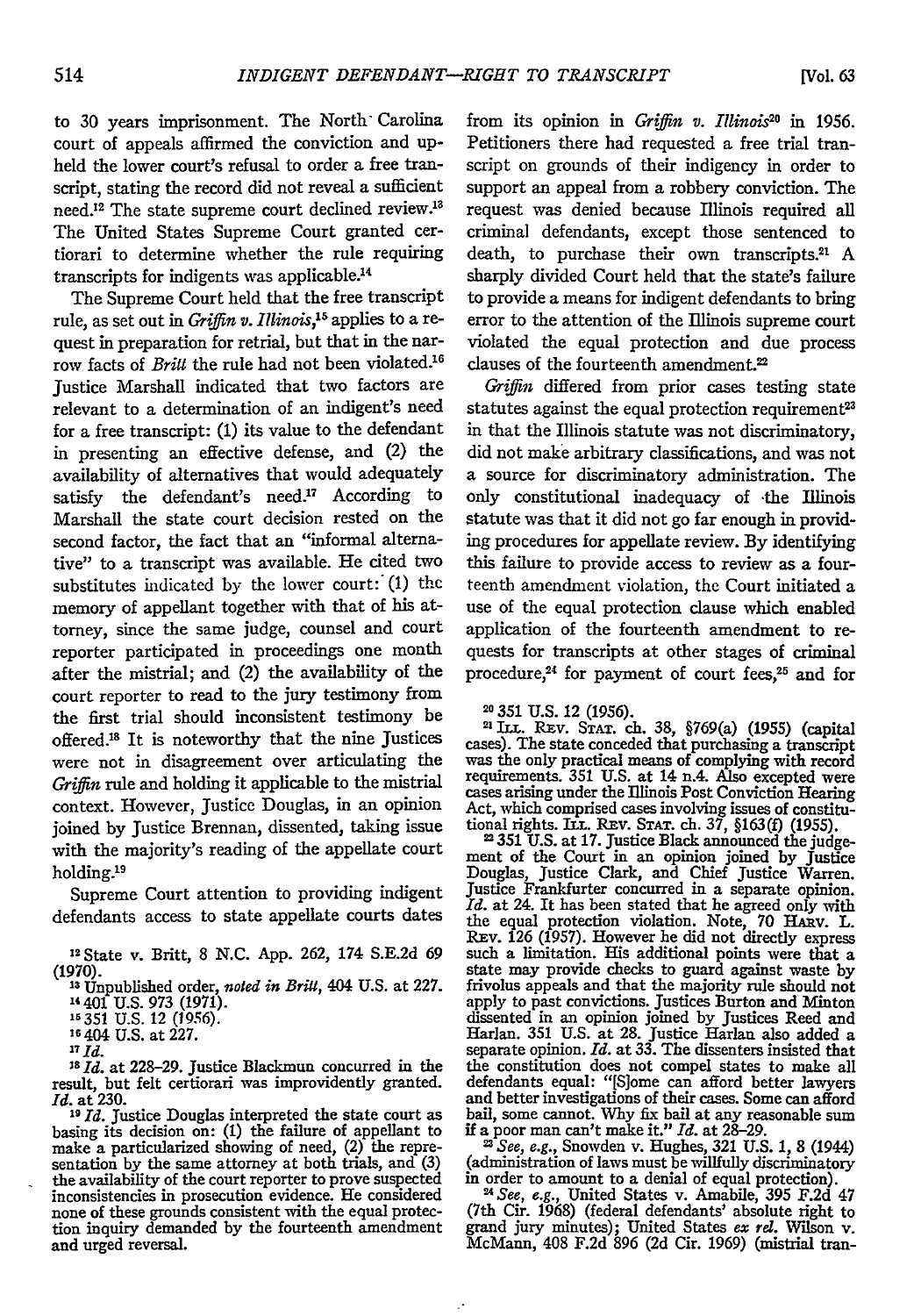providing appeal counsel 25 Prior to *Mayer* and *Britt,* however, at least four issues regarding *Griffin's* applicability remained unresolved.

An initial question arose as to what types of proceedings the free transcript rule of *Griffin* was meant to apply. Some courts and statutes limited its applicability to the appeal process. $27$  However, under various circumstances the Supreme Court required states to provide transcriptions of pro- ${\rm c}$ eedings under collateral attack $^{23}$  and testimony by key witnesses from earlier proceedings.29 Lower courts had extended *Griffin* to requests for mistrial transcripts,<sup>30</sup> but the Supreme Court had not spoken on its applicability.

Subsequent to *Griffin* the question also arose of which offenses and penalties mandated transcription at state expense.<sup>31</sup> Courts generally felt that inability to pay should not entitle the defendant to a transcript in situations where privately employed counsel would forgo the expense.<sup>32</sup> The Supreme Court rejected the argument that an indigent convicted of a "petty" offense should not be entitled to a free transcript in *Williams v. Oklahoma City."A* corollary argument could be made that the severity of the penalty imposed, apart

script); Roberts v. La Vallee, 389 U.S. 40 (1967) (transcript of preliminary hearing at which a key state wit-<br>ness testified).

ness testified).<br><sup>25</sup> *See, e.g.*, Boddie v. Connecticut, 401 U.S. 371<br>(1971) (payment of court and service-of-process fees);<br>Smith v. Bennett, 365 U.S. 708 (1961) (payment of

filing fee to docket writ of habeas corpus). *26 See, e.g.,* Anders v. California, 386 U.S. 738 (1967) (court-appointed trial counsel required to aid in appeal effort); Douglas v. California, **372** U.S. **353** (1963) (counsel required when requested after a jury conviction, defended pro se).

**<sup>27</sup>***See, e.g.,* Forsberg v. United States, 351 F.2d 242 (9th Cir. **1965);** IND. **STAT.** ANx. ch. 2, **§4-7309** (Burns

**1968).** *2 E.g.,* Smith v. Bennett, **365 U.S.** 708 **(1961).** *<sup>2</sup>*

*) E.g.,* Roberts v. LaVallee, **389 U.S.** 40 **(1967).** *3O E.g.,* United States *ex rel.* Wilson v. McMann,

408 **F.2d 896 (2d** Cir. **1969).** *But see* Nickens v. United States, **323 F.2d 808 (D.C.** Cir. **1963).**

*31 See* remarks of former Chief Justice Qua of the Massachusetts Supreme Court, in an address on *Griffin* before the Conference of Chief Justices, July 10, **1957,** *reprinted,* 25 U. CHi. L. REv. 143, 149 (1957).

**<sup>2</sup>***See, e.g.,* the experience of Chief Justice Burger, 404 U.S. at 199-200.

**395** U.S. 458 (1969). However *Williams* did not fully eliminate the severity distinction because the denial of the transcript was not criticized independen of a general denial of appellate review. Under the Oklahoma rule, as in Illinois before *Griffin,* a transcript was a prerequisite to prosecuting an appeal. It could have been argued that where other methods existed of bringing issues before a reviewing court, defendants convicted of minor offenses could be denied a free transcript in spite of their indigency.

from the classification of the offense, should also distinguish *Griffin* from transcript requests in lesser cases. *Griffin* and all subsequent cases before *Mayer* involved requests where the petitioner was facing the possibility of a prison term.<sup>34</sup>

Thirdly, it was unsettled whether alternatives to a complete stenographic transcript would satisfy the *Griffin* requirement. In dictum in *Draper v. Washington*<sup>35</sup> the Court had set out its fullest treatment of possible alternatives. The Court suggested that an agreed statement of facts, a narrative statement based on the trial judge's minutes or on the court reporter's notes, or a bystander's bill of exceptions might enable indigents to maintain an equally effective appeal.<sup>36</sup> It also urged courts to limit transcript grants to portions relevant to appeal issues.? No case subsequent to *Draper* had authoritatively ruled that an alternative did satisfy *Griffin.*

A final uncertainty about the free transcript rule concerned whether a defendant must show the inadequacy of possible alternatives. Courts applying *Griffin* often required a showing of need by the defendant, particularly where the state had established procedures short of providing a verbatim transcript.<sup>33</sup> On the other hand, at least one court held that indigent defendants have an absolute right to a free transcript in some circumstances.<sup>39</sup>

Wade v. Wilson, 396 U.S. **282** (1970); Williams v. Oklahoma City, 395 U.S. 458 (1969); Gardner v. California, 393 U.S. 367 (1969); Roberts v. LaVallee, 389<br>U.S. 40 (1967); Long v. Dist. Ct. of Iowa, 385 U.S. 192<br>U.S. 40 (1967); Long v. Dist. Ct. of Iowa, 385 U.S. 192<br>(1966 United States, 369 U.S. 438 (1962); Ross v. Schneckloth, **357** U.S. 575 (1958); and Escridge v. Washington Prison Bd., 357 U.S. 214 (1958). **35372** U.S. 487 (1963). Petitioners were convicted of

robbery and, acting pro se, requested from the trial robbery and, acting pro se, requested from the trial judge transcripts to support their appeal. The judge denied their motion on the grounds that the appeal issues were frivolous, and the state supreme court agreed. The Court did not hold the Washington transcript rule unconstitutional but struck down its application to the *Draper* facts. *Id.* at 498. Equal protection required the state to provide a record sufficient to permit appellate review of the standard the trial court applied in denying the request.

<sup>36</sup> *Id.* at 495.

*3 Id. <sup>3</sup>*

*8 See, e.g.,* State v. Hailer, 247 Minn. 571, 78 N.W.2d **389** (1956) (dismissing for lack of jurisdiction a petition to direct trial court to furnish transcript). Mnwm. **STAT.** §632.04 ("judgement roll" and "bill of excep-

tions"), §640.10 ("synopsis of testimony") (1947). **39** United States *ex ret.* Wilson v. McMann, 408 F.2d 896 (2d Cir. 1969) (indigent state defendants have absolute right to free transcripts of previous prosecutions ending in deadlocked juries).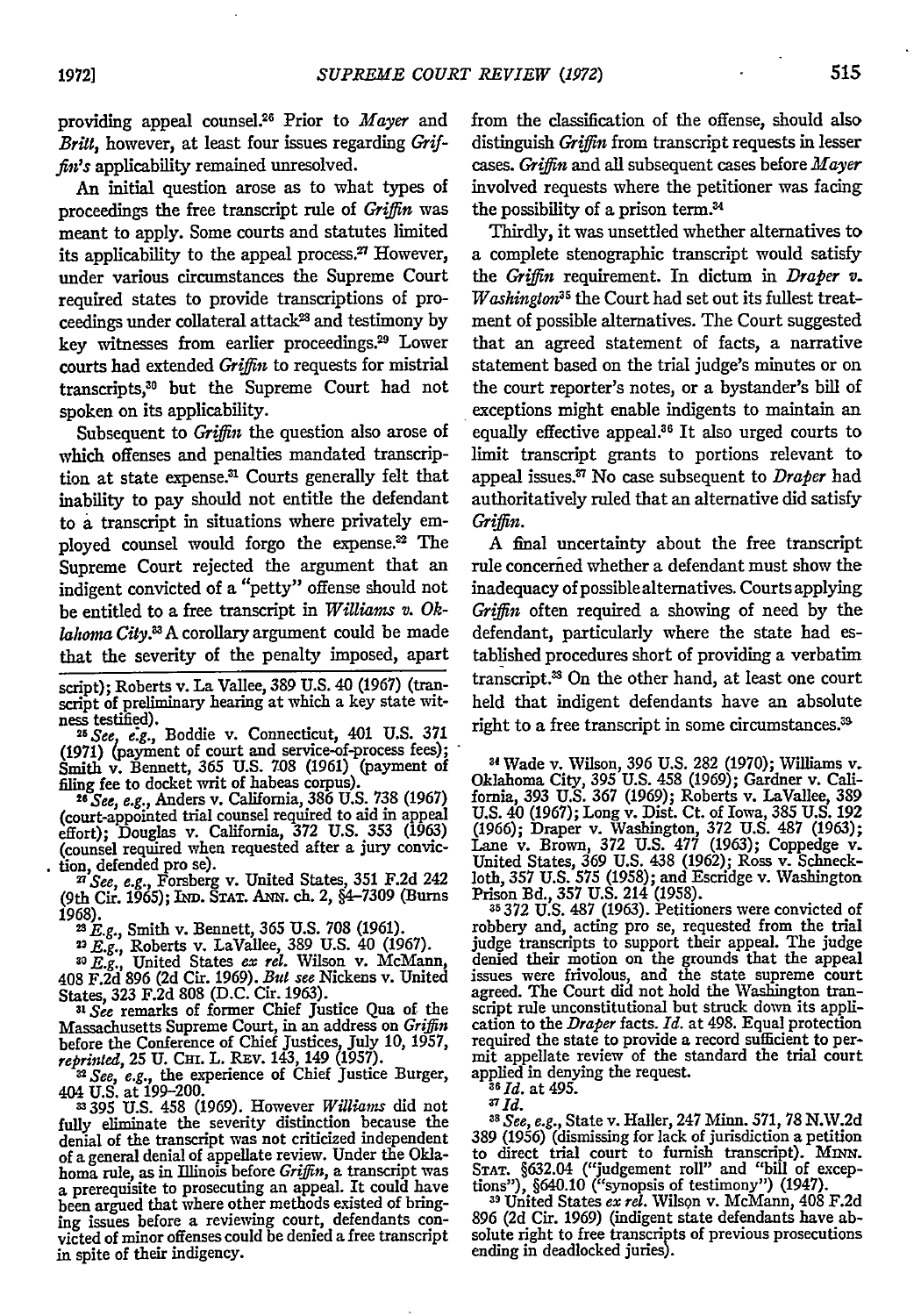*Mayer and Britt* go far to resolve these uncertainties. Concerning the types of proceedings to which *Griffin* is applicable, *Britt* represents an expansion of the free transcript rule. Although Justice Marshall did not specifically address the distinction between a mistrial and a direct appeal, he deliberately equated transcript requests for defense purposes at trial with appeal uses.<sup>40</sup> His two-pronged test for determining transcript need<sup>41</sup> is as relevant to the effectiveness of a defense at trial as to success on appeal. In his dissenting opinion, Justice Douglas reasoned at length<sup>42</sup> that a request for mistrial testimony is analogous to the request for a preliminary hearing transcript the Court approved in *Roberts v. LaVallee."* His remarks do not depart from the majority opinion in so far as they recognize that *Griffin* should apply.

As to whether *Griffin* can be distinguished on the basis of the severity of the offense or penalty, the holding in *Mayer* determined that this distinction is irrelevant. Unlike the effort in *Williams,* petitioner in *Mayer* had access to appeal independent of his obtaining a free transcript.<sup>44</sup> In striking the felony requirement from the Illinois rule, the Court drew an analogy to the felony distinction regarding change of venue which it had invalidated in *Groppi v. Wisconsin.45* The comparison is apt in so far as both practices suggest an impermissible subordination of constitutional rights to public convenience and thrift.46 In addressing the severity of punishment distinction urged **by** the City of Chicago, the Court in *Mayer* emphasized that *Griffin* specifically denounced a policy decision that society cannot afford the risk of encouraging frivolous appeals.<sup>47</sup> It stated that *Griffin* does not call for a balancing between the needs of the accused and the interests of society. The Court pointed out that even in minor cases the need for a transcript may be substantial, as in *Mayer* where a medical student was facing the collateral consequences of a criminal record.

The third area of unsettled law, whether alternatives to a complete transcript are consistent with *Griffin,* is addressed in both *Mayer* and *Britt.* In *Mayer* the Court emphasized that the *Draper*

**0** 404 U.S. at 227.

*41 See* note **15** *supra.* 4 404 U.S. at 232-33.

4"389 U.S. 40 (1967).

*" See* notes 49 and 50 *infra* and accompanying text. 4 400 U.S. 505 (1971).

<sup>46</sup> See generally, Note, Equal Protection and the Indi*gent Defendant: Griffin and its Progeny,* 16 **STAN.** L. Rxv. 394 (1964). 4 404 U.S. at 196-97.

requirement of "a record of sufficient completeness" does not automatically entitle an appellant to a full verbatim transcript.<sup>43</sup> In Britt the Court showed that the *Grifin* requirements could be met in practice by alternatives short of a complete transcript.49 Both factors indicated by the *Britt* majority, the recollections of the defendant and his attorney and the availability of the court reporter, are peculiar to transcript requests for use at subsequent fact-finding proceedings. The Court approved the state court determination that these alternatives were effective because "[tihe second trial was before the same judge, with the same counsel and court reporter, and the two trials were only a month apart." **10** While *Britt* states several sufficient alternatives, it does not present a definitive list of alternatives that may suffice in a direct appeal request. **In** *Mayer* the Court declined to reach a determination of whether the Illinois procedure for a "Settled Statement" **51** or an "Agreed Statement of Facts" **5** were effective alternatives for appeal purposes.<sup>53</sup> However, the Court's reasoning in the two opinions is significant in that it negates the inference<sup>64</sup> that the fourteenth amendment requires states to transcribe all proceedings at the request of all indigent defendants.

The issue of whether an indigent has the burden of showing the need for a transcript is also resolved in both *Mayer* and *Britt.* The defendant must show neither the usefulness of a transcript nor that alternatives are inadequate. The Court in *Mayer* held, apart from the felony limitation, that the denial of the motion for a free transcript constituted constitutional error because the state order denying the transcript might be read to require that the petitioner shoulder the burden of showing inadequate alternatives.<sup>55</sup> The Court was similarly explicit in *Britt:* "We agree with the dissenters that there would be serious doubts about the decision below if it rested on petitioner's

<sup>50</sup> Id. at 228-29. In his dissent Justice Douglas considered the *Britt* circumstances "fortuities" on which constitutional guarantees should not depend and opted for an absolute guarantee for mistrial transcripts. *Id.* at 243 n.15.

"ILL. Sup. **CT.** R. 323(c).

**62** .. Sup. **CT.** R. 323(d).

**&1404** U.S. at 199.

<sup>4</sup>*See* Wilcox & Bloustein, *The Griffin Case: Poverty* and the Fourteenth Amendment, 43 CORNELL L.Q. 1 (1957) (analysis of immediate impact of *Griffin* on case law). **55** 404 U.S. at 199.

<sup>48</sup> *Id.* at **198.**

<sup>&</sup>quot;1404 U.S. at 228-30.